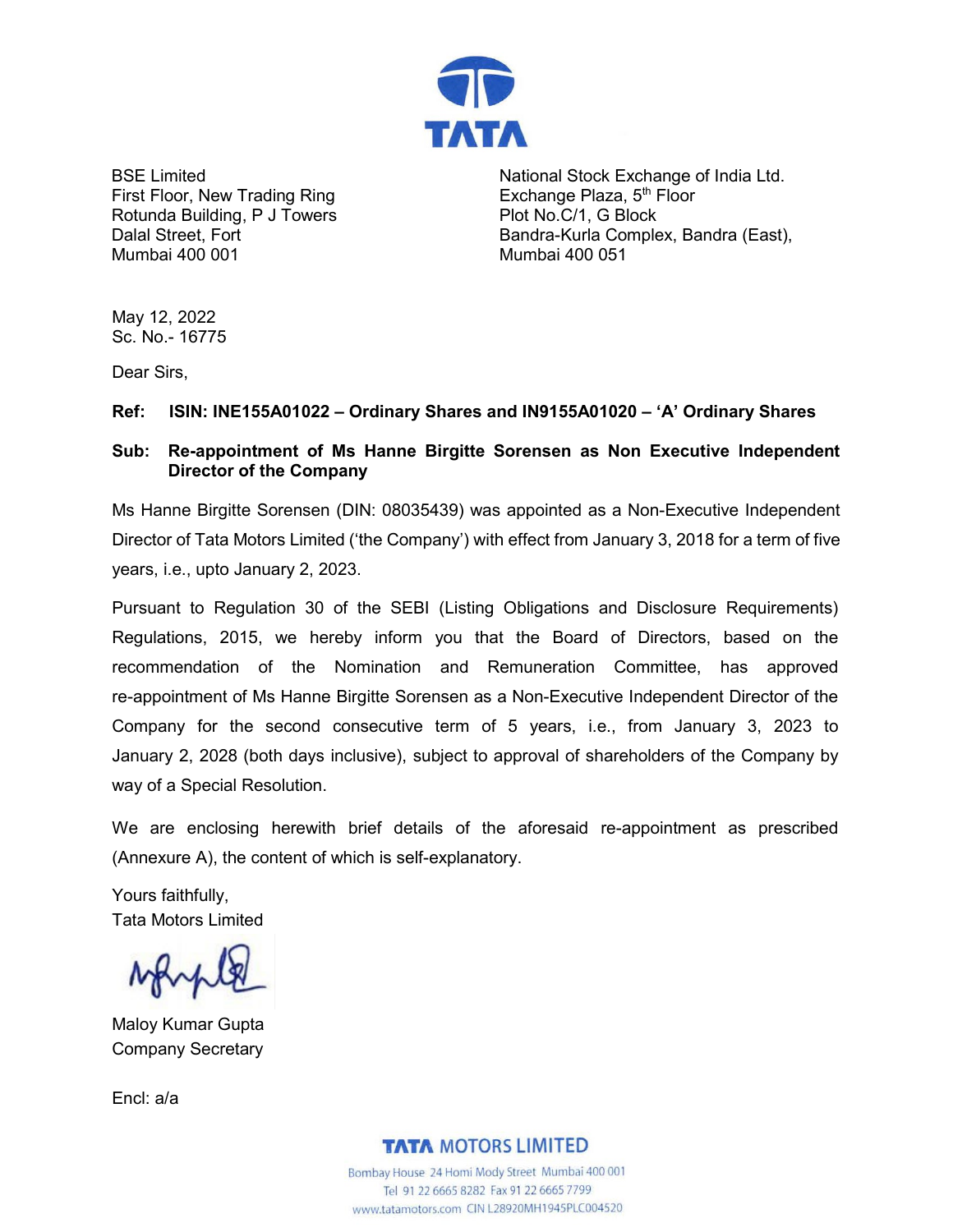

**Annexure A** 

**Details under Regulation 30 of the SEBI (Listing Obligations and Disclosure Requirements) Regulations, 2015 read along with SEBI Circular CIR/CFD/CMD/4/2015 dated September 9, 2015**

| Sr.<br>No.     | <b>Particulars</b>                                                                                                                                                                             | <b>Details of Ms Hanne Birgitte Sorensen</b>                                                                                                                                                                                                                                                                                   |
|----------------|------------------------------------------------------------------------------------------------------------------------------------------------------------------------------------------------|--------------------------------------------------------------------------------------------------------------------------------------------------------------------------------------------------------------------------------------------------------------------------------------------------------------------------------|
| 1 <sub>1</sub> | Reason for change viz. appointment,<br>resignation, removal, death or otherwise;                                                                                                               | Re-appointment                                                                                                                                                                                                                                                                                                                 |
| 2.             | Date of appointment/cessation (as<br>applicable) & term of appointment;                                                                                                                        | Non-Executive<br>Re-appointed as<br>a<br>Independent Director for the second<br>consecutive term of 5 years, i.e, from<br>January 3, 2023 to January 2, 2028 (both<br>days inclusive), subject to approval of the<br>shareholders by way of Special Resolution<br>at the forthcoming Annual General Meeting<br>of the Company. |
| 3.             | Brief profile (in case of appointment);                                                                                                                                                        | Attached as Annexure B                                                                                                                                                                                                                                                                                                         |
| 4.             | Disclosure of relationships<br>between<br>directors (in case of appointment of a<br>Director);                                                                                                 | <b>Nil</b>                                                                                                                                                                                                                                                                                                                     |
| 5.             | Information as required pursuant to BSE<br>circular ref no. LIST/ COMP/ 14/ 2018-19<br>and the National Stock Exchang of India<br>Limited with ref no. NSE/CML/2018/24,<br>dated June 20, 2018 | Not debarred from holding the office of<br>director pursuant to any SEBI order or any<br>such authority.                                                                                                                                                                                                                       |



Bombay House 24 Homi Mody Street Mumbai 400 001 Tel 91 22 6665 8282 Fax 91 22 6665 7799 www.tatamotors.com CIN L28920MH1945PLC004520